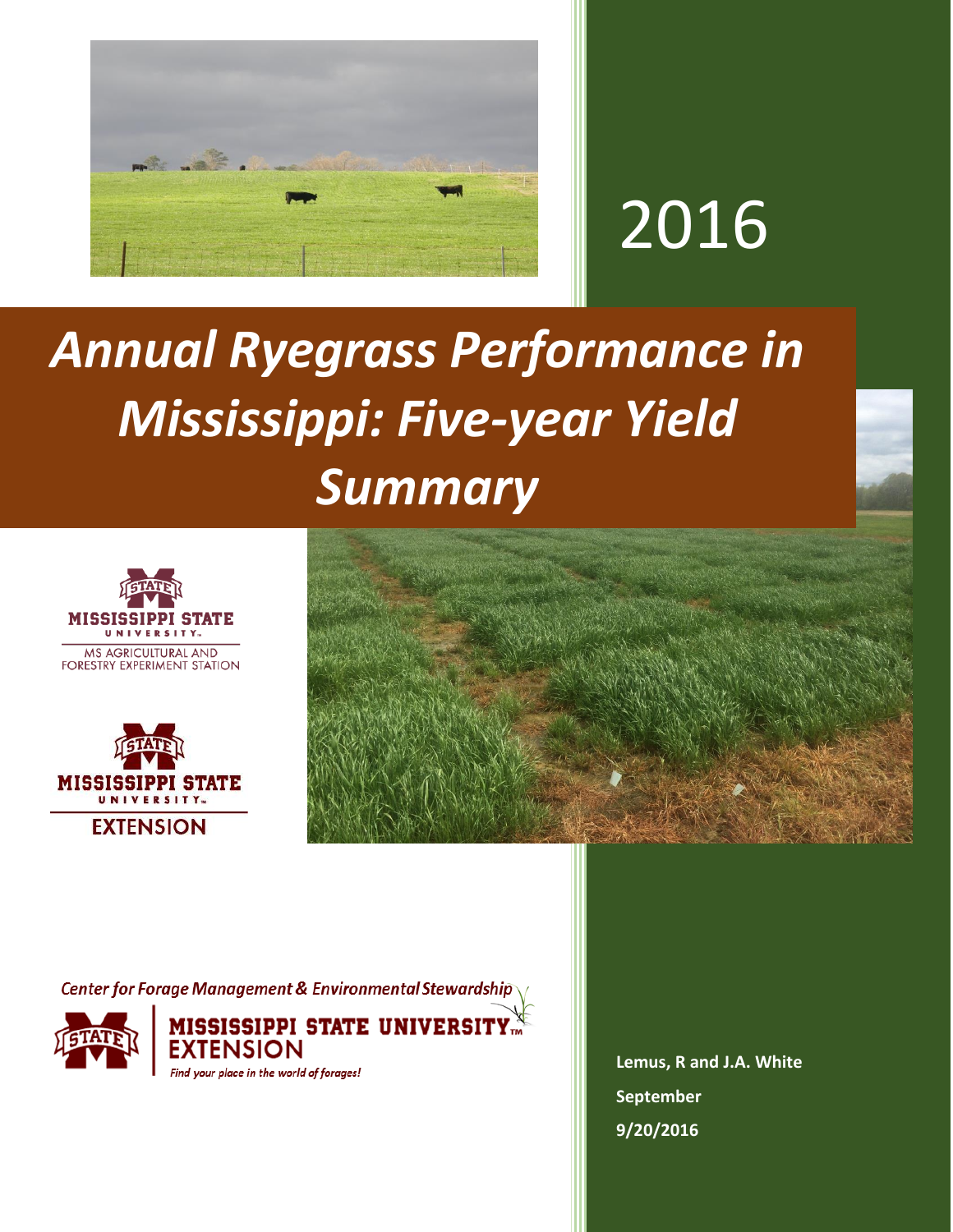## **Annual Ryegrass**

Annual ryegrass is the most important and versatile cool-season annual grass for livestock producers in Mississippi. In pasture and hay systems, annual ryegrass is a popular forage because of its ease of establishment, high nutritive value, high yields, good reseeding ability, and adaptability to a wide range of soil types. Annual ryegrass can be established in pure stands or mixed with small grains and/or clovers for cool-season forage production. For these reasons, annual ryegrass is a staple for many cool season grazing programs in Mississippi. Planting date varies with location. Overall, the best planting time is mid-September for prepared seedbed or late October if overseeded on a warm-season perennial grass pasture. Seeding rates are 25-30 lb/A for pure stands (higher rate for sod seeding) and 20 lb/A for mixtures with small grains and/or clovers. Annual ryegrass grows best at a soil pH of 6.0 to 7.0. Phosphorus and potassium levels should be above the medium range for optimum yields. Annual ryegrass is very responsive to nitrogen fertilizer and its use should be split into two to four applications during the growing season. The first nitrogen application should occur when the seedlings have germinated and are 2 to 3 inches tall. When established with clovers, a single nitrogen application in early winter is often recommended to limit annual ryegrass competition with the clover. Reasonable productivity can be expected from mid-November to mid-May in the southern part of Mississippi and February to early May in the northern part of Mississippi. Annual ryegrass should normally be allowed to reach a height of 8 to 10 inches before grazing begins. Typical stocking rates are 700 lb live weight per acre in winter and 1,400–2,000 lb live weight per acre in spring.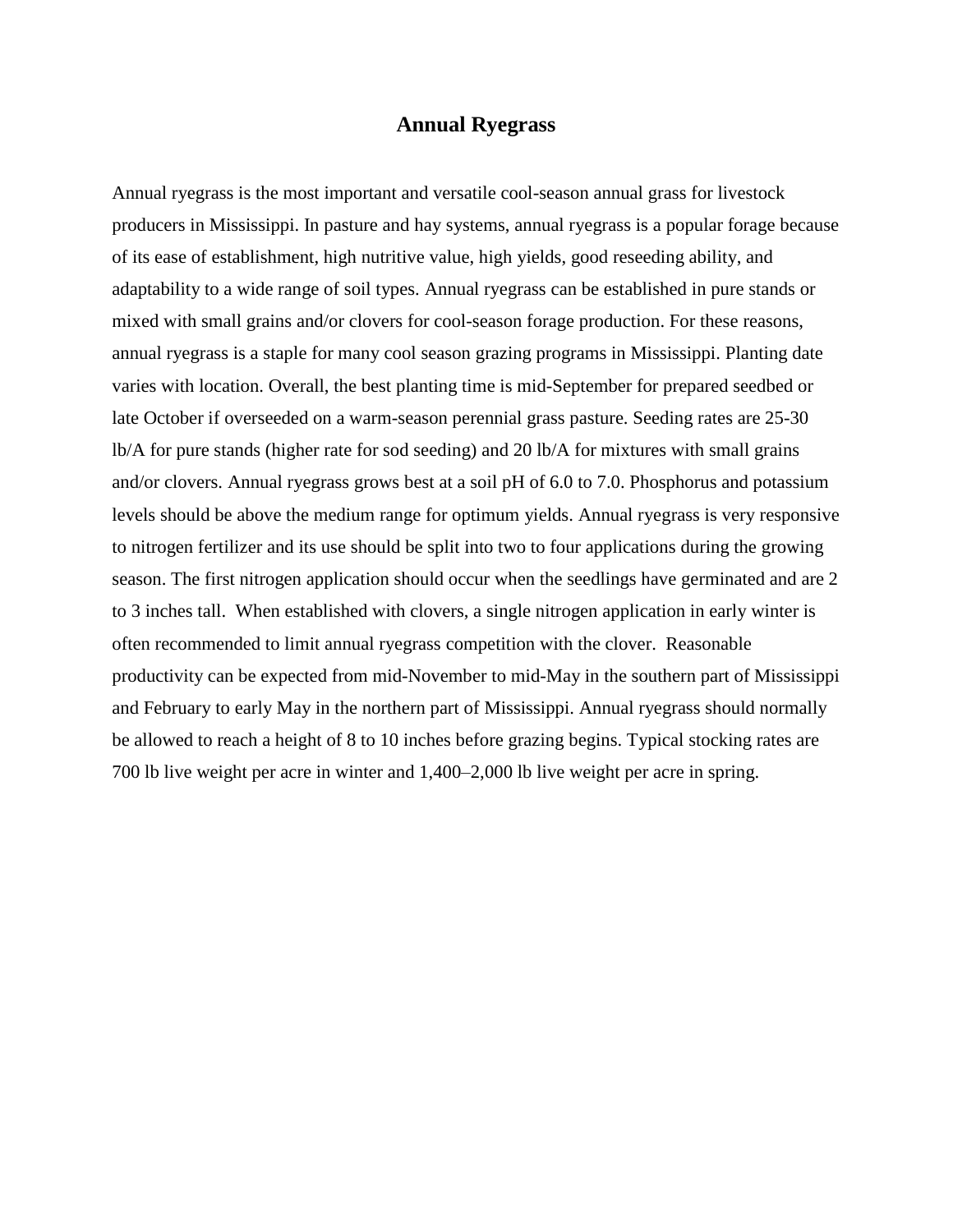|                           |                     | woo = 0. joi mantee ni nzioolooppii = 1. e jean |                   |               |                    |                   |          |
|---------------------------|---------------------|-------------------------------------------------|-------------------|---------------|--------------------|-------------------|----------|
| <b>Variety</b>            | <b>Ploidy Level</b> | <b>Holly Springs</b>                            | <b>Starkville</b> | <b>Newton</b> | <b>Poplarville</b> | <b>State Avg.</b> | $RY$ (%) |
| <b>Bulldog Grazer</b>     | Diploid             | 4305                                            | 5041              | 5032          | 5799               | 5044              | $-5.8$   |
| Ed                        | Diploid             | 3309                                            | 4611              | 6237          | 5897               | 5014              | $-6.4$   |
| Flying A                  | Diploid             | 4913                                            | 4977              | 5874          | 6785               | 5637              | 5.2      |
| Fria                      | Diploid             | 5079                                            | 5554              | 5766          | 6923               | 5831              | 8.8      |
| Jackson                   | Diploid             | 4726                                            | 4903              | 5852          | 5775               | 5314              | $-0.8$   |
| Lonestar                  | Diploid             | 4696                                            | 5411              | 5856          | 7120               | 5771              | 7.7      |
| Marshall                  | Diploid             | 4046                                            | 5885              | 6839          | 6660               | 5858              | 9.3      |
| Winterhawk                | Diploid             | 4972                                            | 5552              | 5835          | 6892               | 5813              | 8.5      |
| Attain                    | Tetraploid          | 4291                                            | 4937              | 6706          | 6929               | 5716              | 6.7      |
| <b>Big Boss</b>           | Tetraploid          | 4865                                            | 4843              | 5397          | 6367               | 5368              | 0.2      |
| Diamond T                 | Tetraploid          | 4181                                            | 5950              | 5531          | 5918               | 5395              | 0.7      |
| Earlyploid                | Tetraploid          | 3462                                            | 4386              | 5726          | 5600               | 4793              | $-10.5$  |
| Jumbo                     | Tetraploid          | 4396                                            | 4579              | 5743          | 5941               | 5165              | $-3.6$   |
| Maximus                   | Tetraploid          | 4301                                            | 4969              | 5904          | 6642               | 5454              | 1.8      |
| Meroa                     | Tetraploid          | 3718                                            | 4944              | 5343          | 4368               | 4593              | $-14.3$  |
| Nelson                    | Tetraploid          | 4389                                            | 4849              | 5314          | 6974               | 5382              | 0.5      |
| Prine                     | Tetraploid          | 3927                                            | 4774              | 6073          | 6418               | 5298              | $-1.1$   |
| <b>TAMTBO</b>             | Tetraploid          | 4449                                            | 4600              | 5103          | 6459               | 5153              | $-3.8$   |
| Tetrastar                 | Tetraploid          | 4355                                            | 4626              | 5729          | 6015               | 5181              | $-3.3$   |
| <b>Location Avg.</b>      |                     | 4336                                            | 5021              | 5782          | 6289               | 5357              | $\sim$   |
| <b>Relative Yield (%)</b> |                     | $-19.1$                                         | $-6.3$            | 7.9           | 17.4               | --                | $\sim$   |

*Annual Reygrass Performance in Mississippi: Five-year Yield Summary*

Note: This summary contains commercial varieties that have been tested in the performance trials for a minimum of two years across all locations from fall of 2011 to spring of 2016.

Ploidy level refers to the number of chromosome sets in a biological cell and is often used in characterizing ryegrass varieties as either diploid (2x) or tetraploid (4x). Whether ploidy level is advantageous to a specific variety in regards to performance is more dependent on location.

Relative Yield (RY) is the potential of annual ryegrass to perform well at a specific location when compared to the overall state average biomass production. Relative yield (RY) was calculated as the percent increase in yield when comparing the average state performance of a variety to the overall state average, RY = ((Agv. Var -Avg. State)/Avg. State)\*100

**Citation:** Lemus, R. and J.A. White. 2016. Annual Ryegrass Performance in Mississippi: Five-year Yield Summary. Mississippi State University Agricultural and Forestry Experiment Station. September.